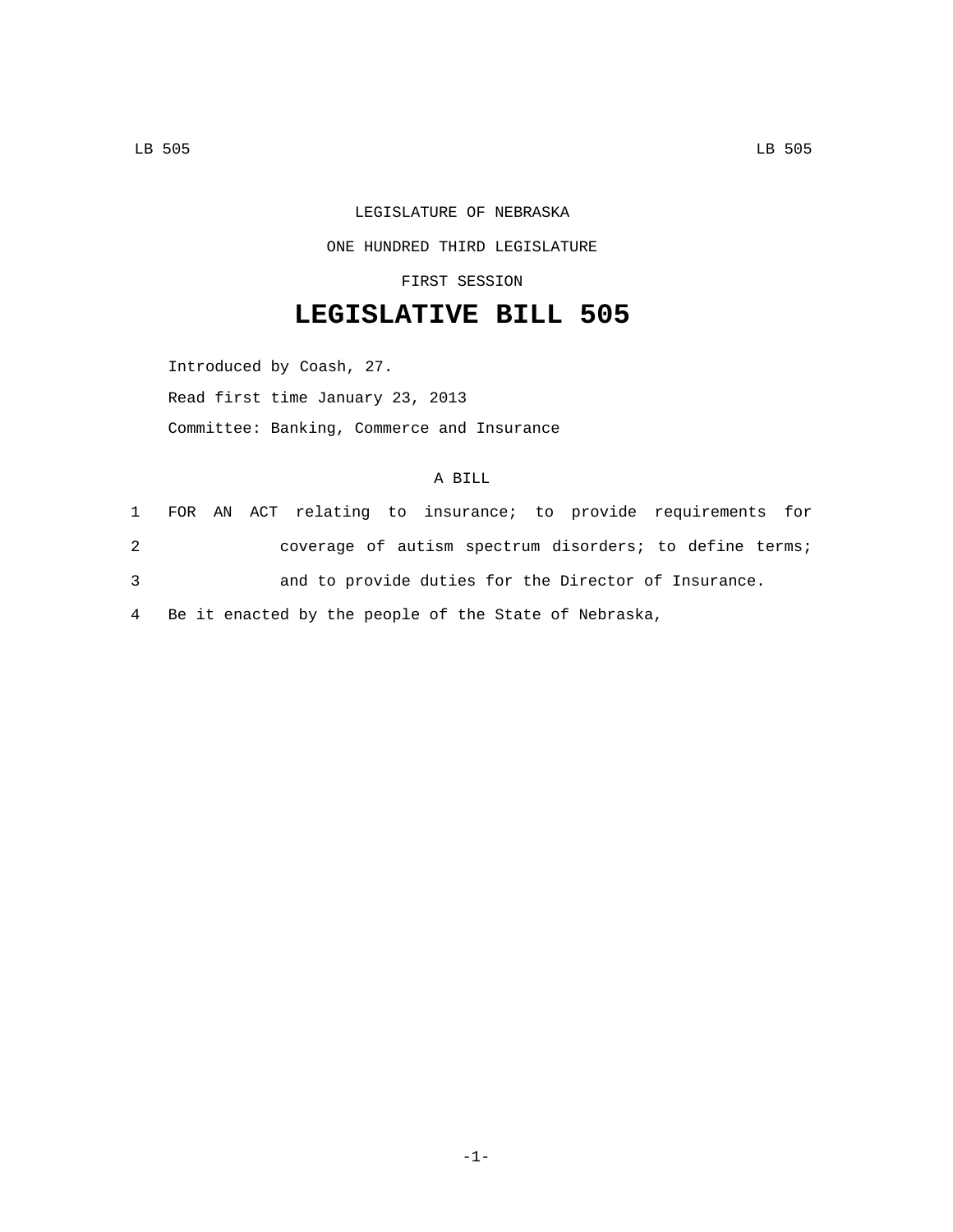| 1           | Section 1. (1) For purposes of this section:                          |  |  |  |
|-------------|-----------------------------------------------------------------------|--|--|--|
| 2           | (a) Applied behavior analysis means the design,                       |  |  |  |
| 3           | implementation, and evaluation of environmental modifications, using  |  |  |  |
| 4           | behavioral stimuli and consequences, to produce socially significant  |  |  |  |
| 5           | improvement in human behavior, including the use of direct            |  |  |  |
| 6           | observation, measurement, and functional analysis of the relationship |  |  |  |
| 7           | between environment and behavior;                                     |  |  |  |
| 8           | (b) Autism spectrum disorder means any of the pervasive               |  |  |  |
| $\mathsf 9$ | developmental disorders or autism spectrum disorder as defined by the |  |  |  |
| 10          | most recent edition of the Diagnostic and Statistical Manual of       |  |  |  |
| 11          | Mental Disorders;                                                     |  |  |  |
| 12          | (c) Behavioral health treatment means counseling and                  |  |  |  |
| 13          | treatment programs, including applied behavior analysis, that are:    |  |  |  |
| 14          | (i) Necessary to develop, maintain, and restore, to the maximum       |  |  |  |
| 15          | extent practicable, the functioning of an individual; and (ii)        |  |  |  |
| 16          | provided or supervised, either in person or by telehealth, by a       |  |  |  |
| 17          | board-certified behavior analyst or a licensed psychologist if the    |  |  |  |
| 18          | services performed are within the boundaries of the psychologist's    |  |  |  |
| 19          | competency;                                                           |  |  |  |
| 20          | (d)<br>Diagnosis means a medically necessary assessment,              |  |  |  |
| 21          | evaluation, or test to diagnose if an individual has an autism        |  |  |  |
| 22          | spectrum disorder;                                                    |  |  |  |
| 23          | (e) Pharmacy care means a medication that is prescribed               |  |  |  |
| 24          | by a licensed physician and any health-related service deemed         |  |  |  |
| 25          | medically necessary to determine the need or effectiveness of the     |  |  |  |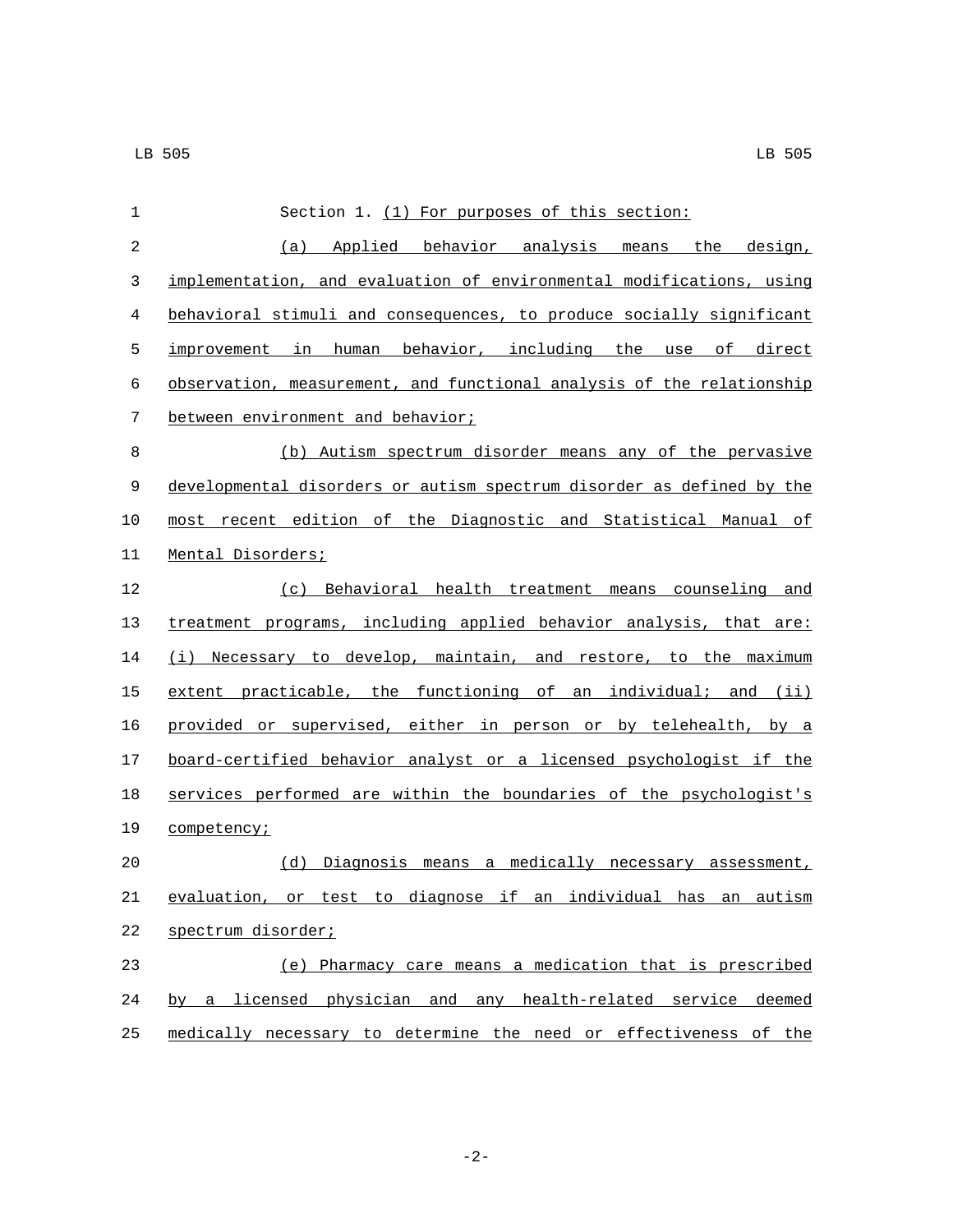1 medication; 2 (f) Psychiatric care means a direct or consultative 3 service provided by a psychiatrist licensed in the state in which he 4 or she practices; 5 (g) Psychological care means a direct or consultative 6 service provided by a psychologist licensed in the state in which he 7 or she practices; 8 (h) Therapeutic care means a service provided by a 9 licensed speech-language pathologist, occupational therapist, or 10 physical therapist; and 11 (i) Treatment means evidence-based care, including 12 related equipment, that is prescribed or ordered for an individual 13 diagnosed with an autism spectrum disorder by a licensed physician or 14 a licensed psychologist who determines the care to be medically 15 necessary, including: 16 (i) Behavioral health treatment; 17 (ii) Pharmacy care; 18 (iii) Psychiatric care; 19 (iv) Psychological care; and 20 (v) Therapeutic care. 21 (2) Notwithstanding section 44-3,131, (a) any individual 22 or group sickness and accident insurance policy or subscriber 23 contract delivered, issued for delivery, or renewed in this state and 24 any hospital, medical, or surgical expense-incurred policy, except 25 for policies that provide coverage for a specified disease or other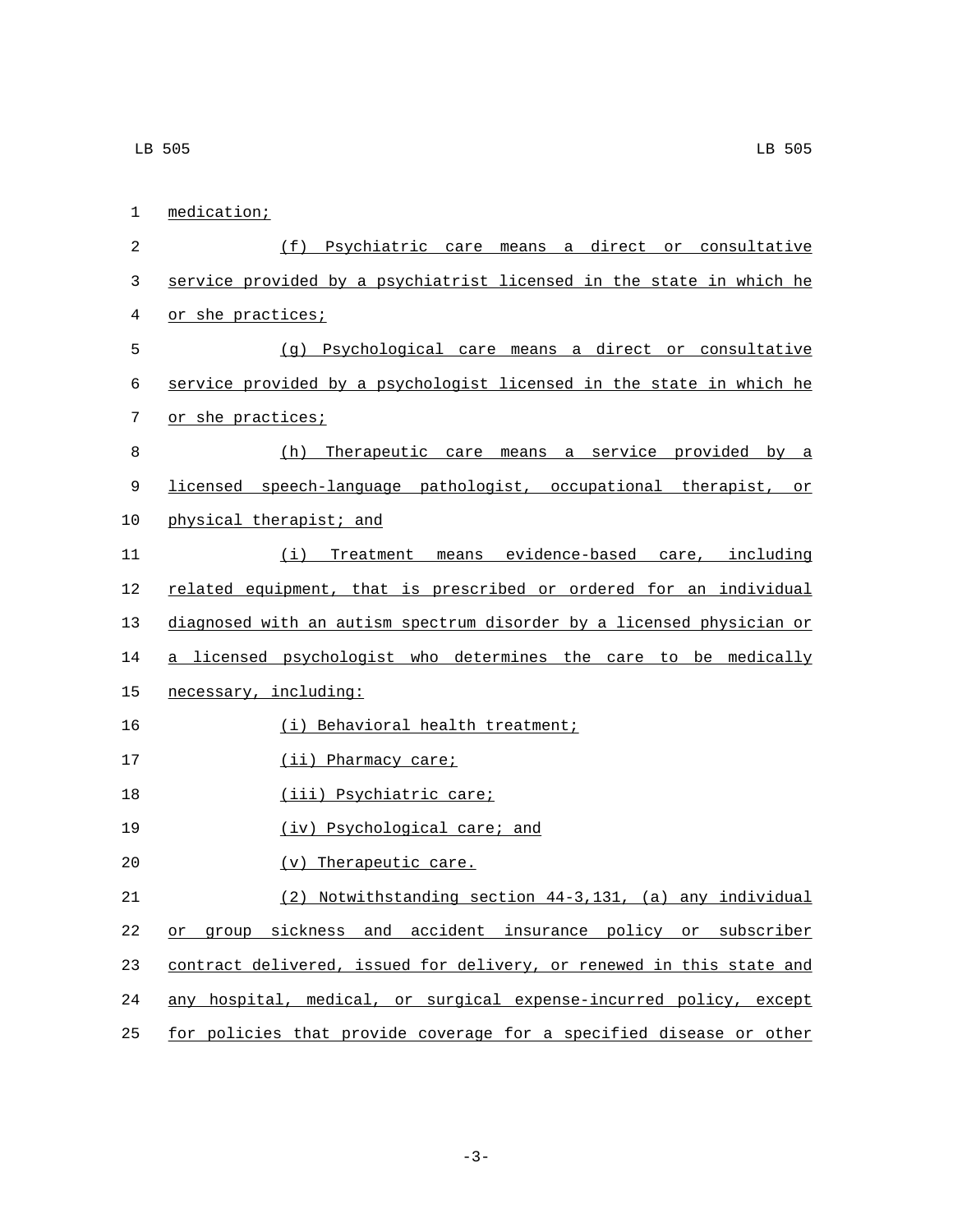| $\mathbf 1$ | limited-benefit coverage, and (b) any self-funded employee benefit           |
|-------------|------------------------------------------------------------------------------|
| $\sqrt{2}$  | plan to the extent not preempted by federal law, including any such          |
| 3           | plan provided for employees of the State of Nebraska, shall provide          |
| 4           | coverage for the screening, diagnosis, and treatment of an autism            |
| 5           | spectrum disorder in an individual under twenty-one years of age. To         |
| 6           | the extent that the screening, diagnosis, and treatment of autism            |
| 7           | spectrum disorder are not already covered by such policy or contract,        |
| 8           | coverage under this section shall be included in such policies or            |
| 9           | contracts that are delivered, issued for delivery, amended, or               |
| 10          | <u>renewed in this state or outside this state if the policy or contract</u> |
| 11          | insures a resident of Nebraska on or after January 1, 2014. No               |
| 12          | insurer shall terminate coverage or refuse to deliver, issue for             |
| 13          | delivery, amend, or renew coverage of the insured as a result of an          |
| 14          | autism spectrum disorder diagnosis or treatment.                             |
| 15          | As of January 1, 2014, to the extent that this section                       |
| 16          | requires benefits that exceed the essential health benefits required         |
| 17          | under section 1302(b) of the federal Patient Protection and                  |
| 18          | Affordable Care Act, Public Law 111-148, the specific benefits that          |
| 19          | exceed the required essential health benefits shall not be required          |
| 20          | of a qualified health plan as defined in the act when the qualified          |
| 21          | health plan is offered in this state through an insurance exchange by        |
| 22          | a health carrier. Nothing in this subsection shall nullify the               |
| 23          | application of this section to plans offered outside the state's             |
| 24          | insurance exchange.                                                          |
| 25          | (3) Except as provided in subsection (4) of this section,                    |

-4-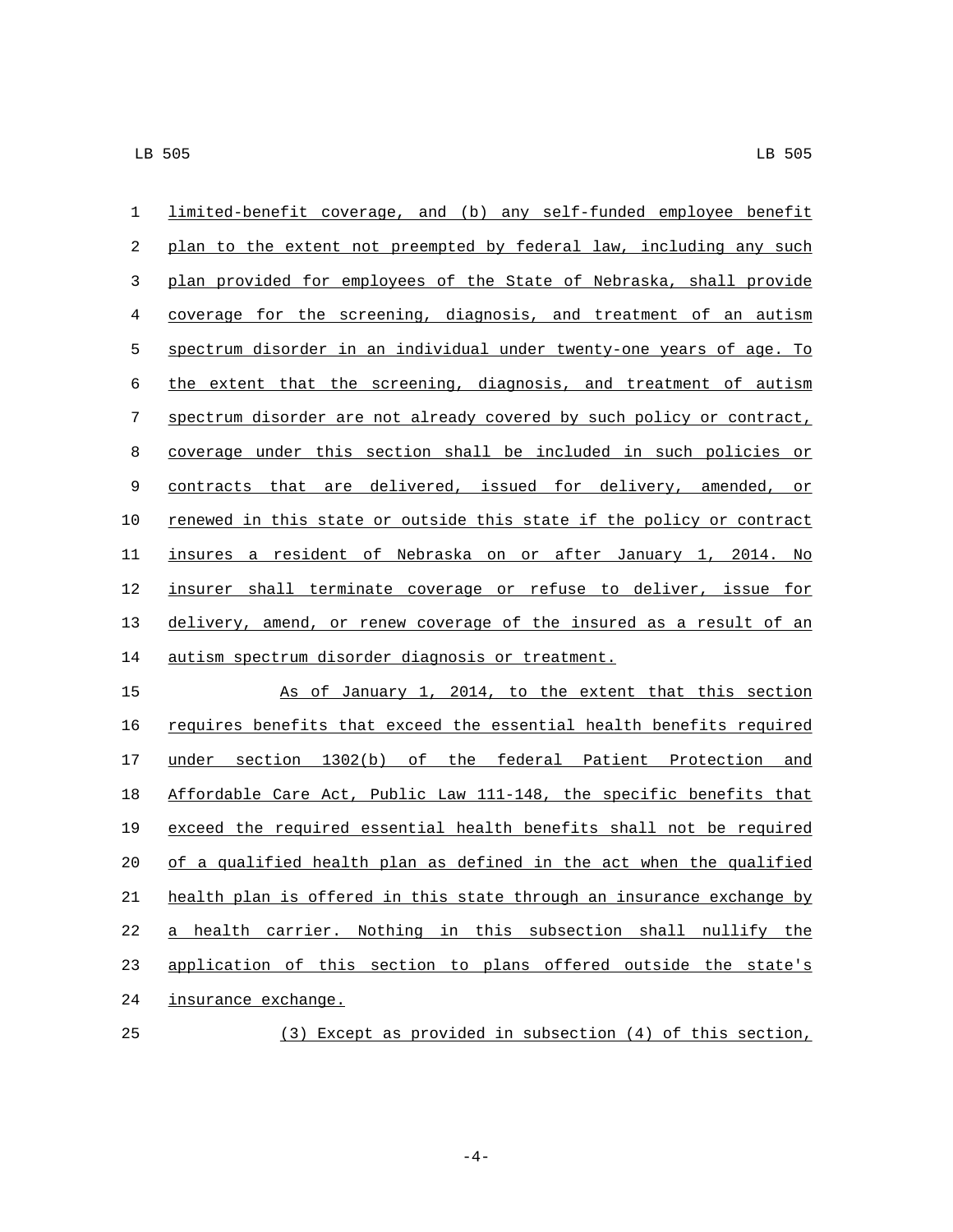coverage for an autism spectrum disorder shall not be subject to any limits on the number of visits an individual may make for treatment of an autism spectrum disorder, nor shall such coverage be subject to dollar limits, deductibles, copayments, or coinsurance provisions that are less favorable to an insured than the equivalent provisions that apply to a general physical illness under the policy.

 (4) Coverage for behavioral health treatment, including applied behavior analysis and other evidence-based care, shall be subject to a maximum benefit of seventy thousand dollars per year for the first three years of treatment and twenty thousand dollars per year for each year of treatment thereafter until the insured reaches 12 twenty-one years of age. On or after January 1, 2015, the Director of Insurance shall, on an annual basis, adjust the maximum benefit for inflation by using the medical care component of the United States Department of Labor, Bureau of Labor Statistics, Consumer Price Index for All Urban Consumers. The director shall submit the adjusted maximum benefit for publication annually no later than X of each calendar year, and the published adjusted maximum benefit will be applicable in the following calendar year to policies and contracts subject to this section. Payments made by an insurer on behalf of a covered individual for treatment other than behavioral health treatment, including applied behavior analysis and other evidence-23 based care, shall not be applied to any maximum benefit established 24 under this section. (5) Except in the case of inpatient service, if an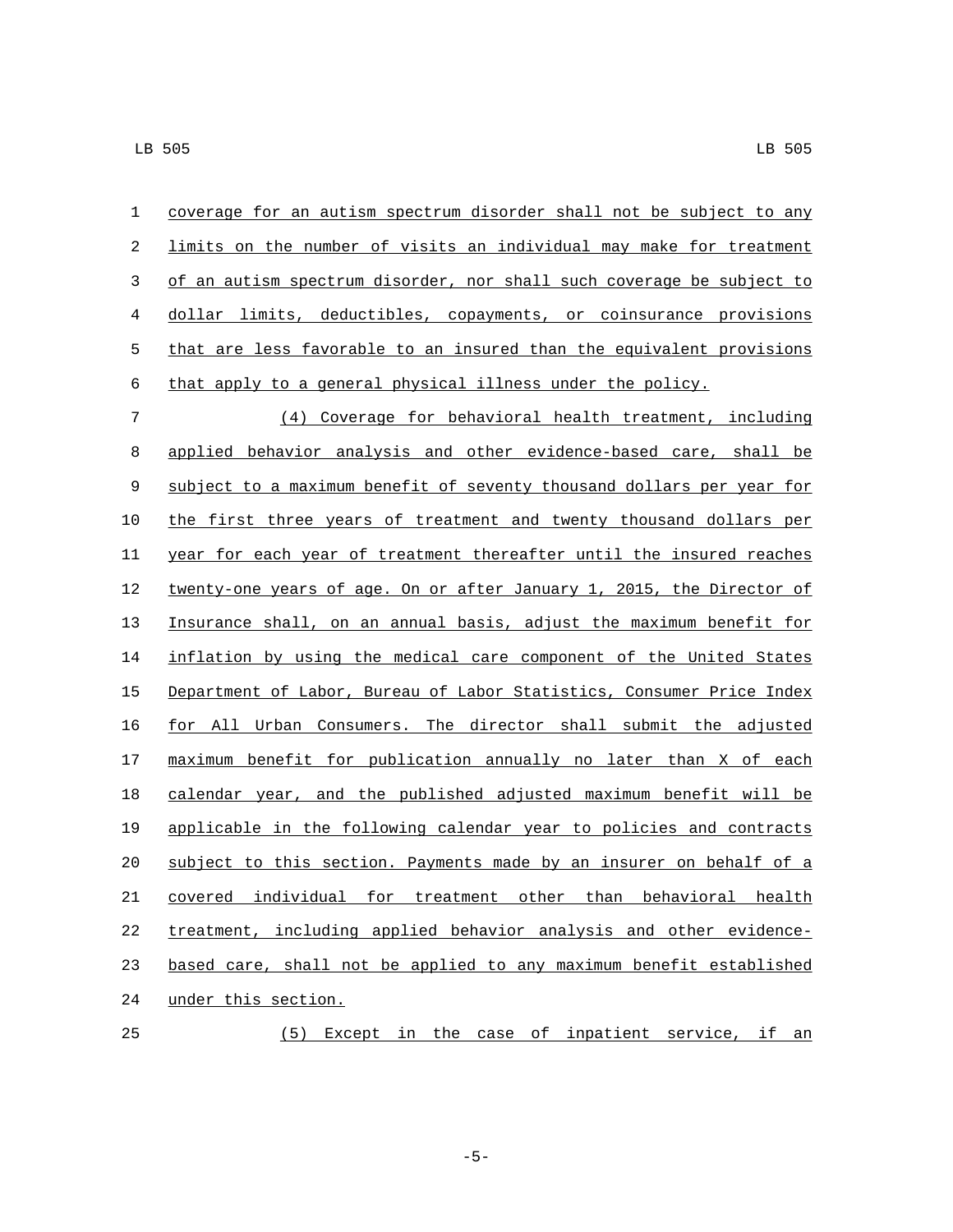individual is receiving treatment for an autism spectrum disorder, an insurer shall have the right to request a review of that treatment not more than once every twelve months unless the insurer and the individual's licensed physician or licensed psychologist execute an 5 agreement that a more frequent review is necessary. Any such agreement regarding the right to review a treatment plan more frequently shall apply only to a particular individual being treated for an autism spectrum disorder and shall not apply to all individuals being treated for autism spectrum disorder by a licensed physician or licensed psychologist. The cost of obtaining a review under this subsection shall be borne by the insurer.

 (6) This section shall not be construed as limiting any benefit that is otherwise available to an individual under a hospital, surgical, or medical expense-incurred policy or health maintenance organization contract. This section shall not be construed as affecting any obligation to provide services to an individual under an individualized family service plan, individualized education program, or individualized service plan.

 (7) The Director of Insurance shall grant a small employer with a group health plan a waiver from the provisions of this section if the small employer demonstrates to the director by actual claims experience over any consecutive twelve-month period that compliance with this section has increased the cost of the health insurance policy by an amount of two and one-half percent or greater over the period of a calendar year in premium costs to the